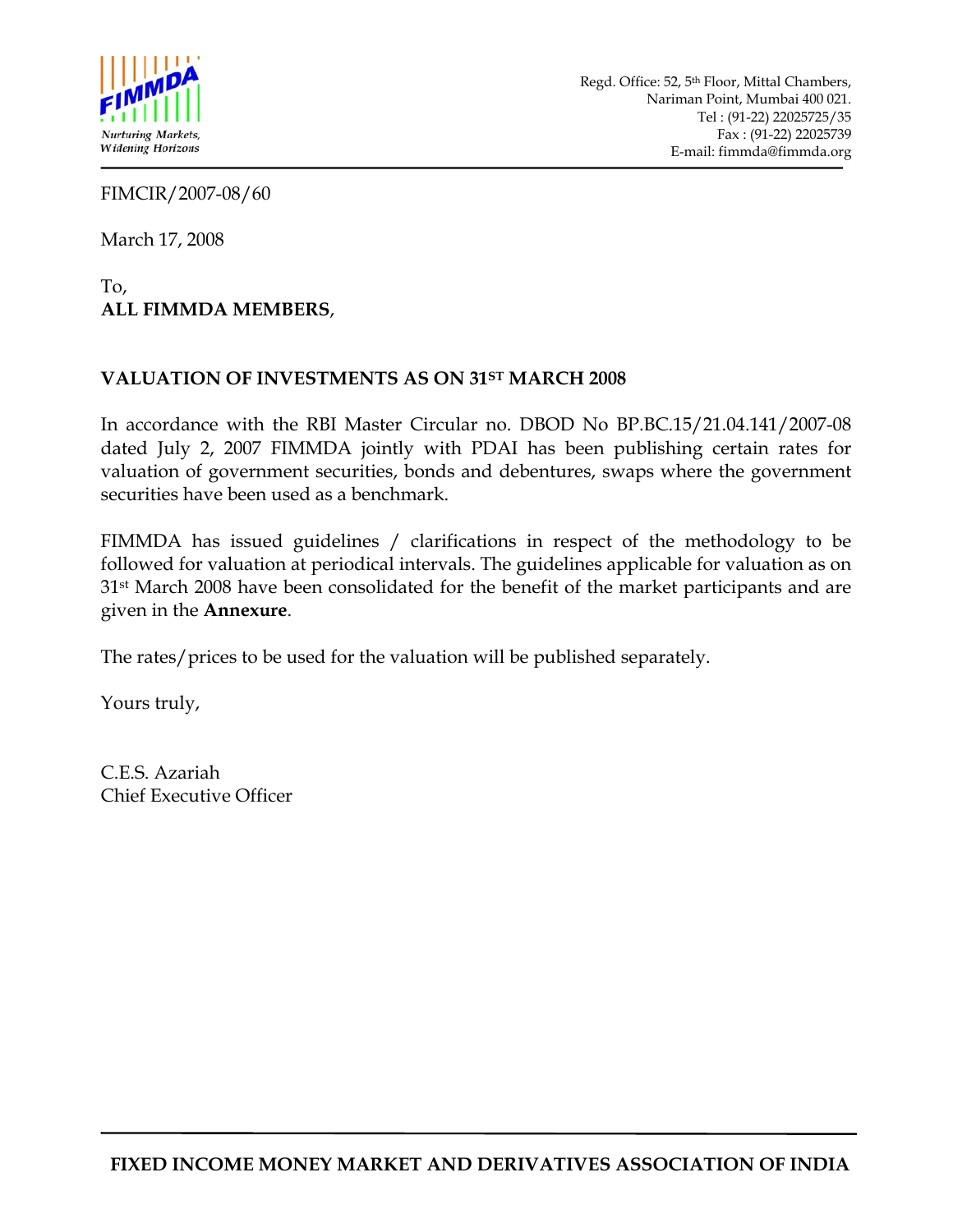

#### **ANNEXURE**

#### **GUIDELINES / CLARIFICATIONS FOR VALUATION OF INVESTMENTS**

The participants should ensure that the valuation of the investment portfolio is in accordance with the guidelines / circulars issued by the Reserve Bank of India both for Banks and Primary dealers with particular reference to:

- i. RBI Master Circular- Prudential norms for classification, valuation, and operation of investment portfolio by banks dated July 2, 2007. (para 3.5 )
- ii. RBI Master Circular Operation Guidelines to Primary Dealers dated July 2, 2007 .(para 6.4 (i))
- iii. RBI Master Circular Operational Guidelines for Banks undertaking/proposing to undertake Primary Dealers business in Government Securities Market, dated July 2, 2007. (para 2.9)

#### **VALUATION OF GOVERNMENT SECURITIES**

#### **Central Government Securities, which qualify for SLR**

The prices as well as the yield curve for the Central Government Securities is published by FIMMDA. The curve is termed as the Base Yield Curve for the purpose of valuation. The Base Yield Curve starts from six-month tenor. The yield for six-month tenor would also be applicable for maturities less than six months.

#### **Central Government Securities, which do not qualify for SLR**

The Central Government Securities, which do not qualify for SLR shall be valued after adding 50 basis points (bps) to the Base Yield Curve of Central Government Securities.

#### **State Government Securities**

The curve on which state government securities are valued is arrived at after adding 25 basis points (bps) to the Base Yield Curve of Central Government Securities.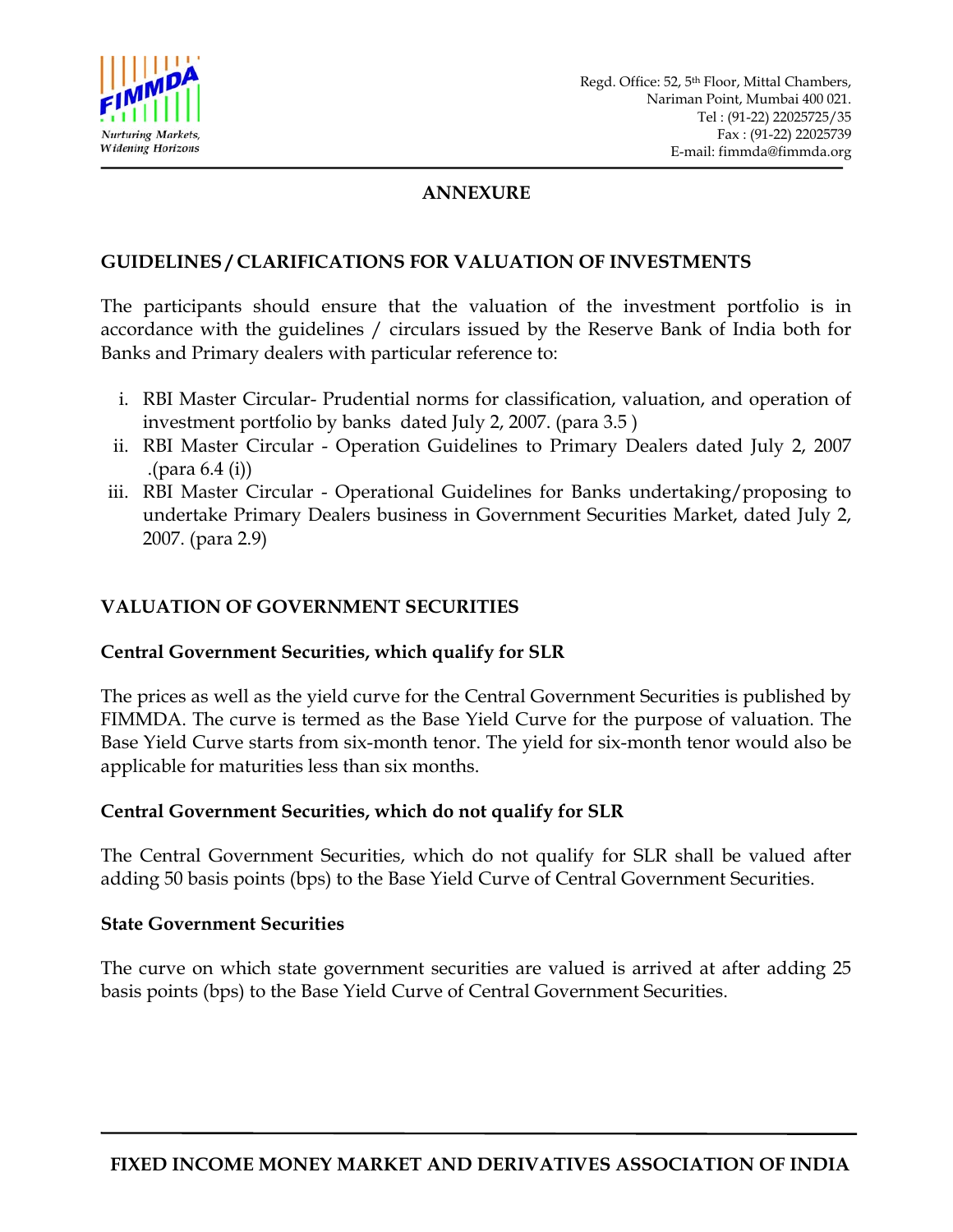

### **Treasury Bills**

For Banks: These securities will be valued at carrying cost.

For Primary Dealers and Banks PDs: These securities will be valued on mark to market basis.

### **Other SLR bonds / securities**

Other eligible SLR bonds will be valued similar to the state government securities.

#### **VALUATION OF BONDS AND DEBENTURES, OTHER THAN GOVERNMENT SECURITIES**

### **GENERAL**

- 1. FIMMDA will publish the Annualised Base Yield Curve and a matrix of credit spreads across maturities and credit ratings.
- 2. Yield and credit spreads for intermediate tenors for each curve may be arrived by linear interpolation.
- 3. The spreads must be added to the base yield corresponding to the residual maturity and not the original maturity.
- **4.** Bonds with a remaining maturity of less than six months are valued on the 6-month base yield curve plus the relative credit spread.
- **5.** FIMMDA may from time to time stipulate different spreads for any specific category if warranted. \*
	- \* Currently the following spreads will apply:
		- *Supra-national ADB Bonds would be valued at zero spread over the respective annualised gilt yield.*

# **BONDS AND DEBENTURES, WHICH ARE RATED BY A RATING AGENCY**

- 1. The rated bond is to be valued by adding the credit spreads to the Base Yield Curve (corresponding to the coupon frequency).
- 2. Where the issuer under consideration has two or more different ratings, from different rating agencies, the lowest of the ratings shall be applicable.
- 3. A rating is considered as valid only if it is not more than 12 months old. (In this connection please also see Annexure IV to Para 1.2.11 of RBI Master Circular dated 2nd July 2007)

# **UNRATED BONDS / BOND MIGRATED TO 'UNRATED' CATEGORY DURING ITS TENOR:**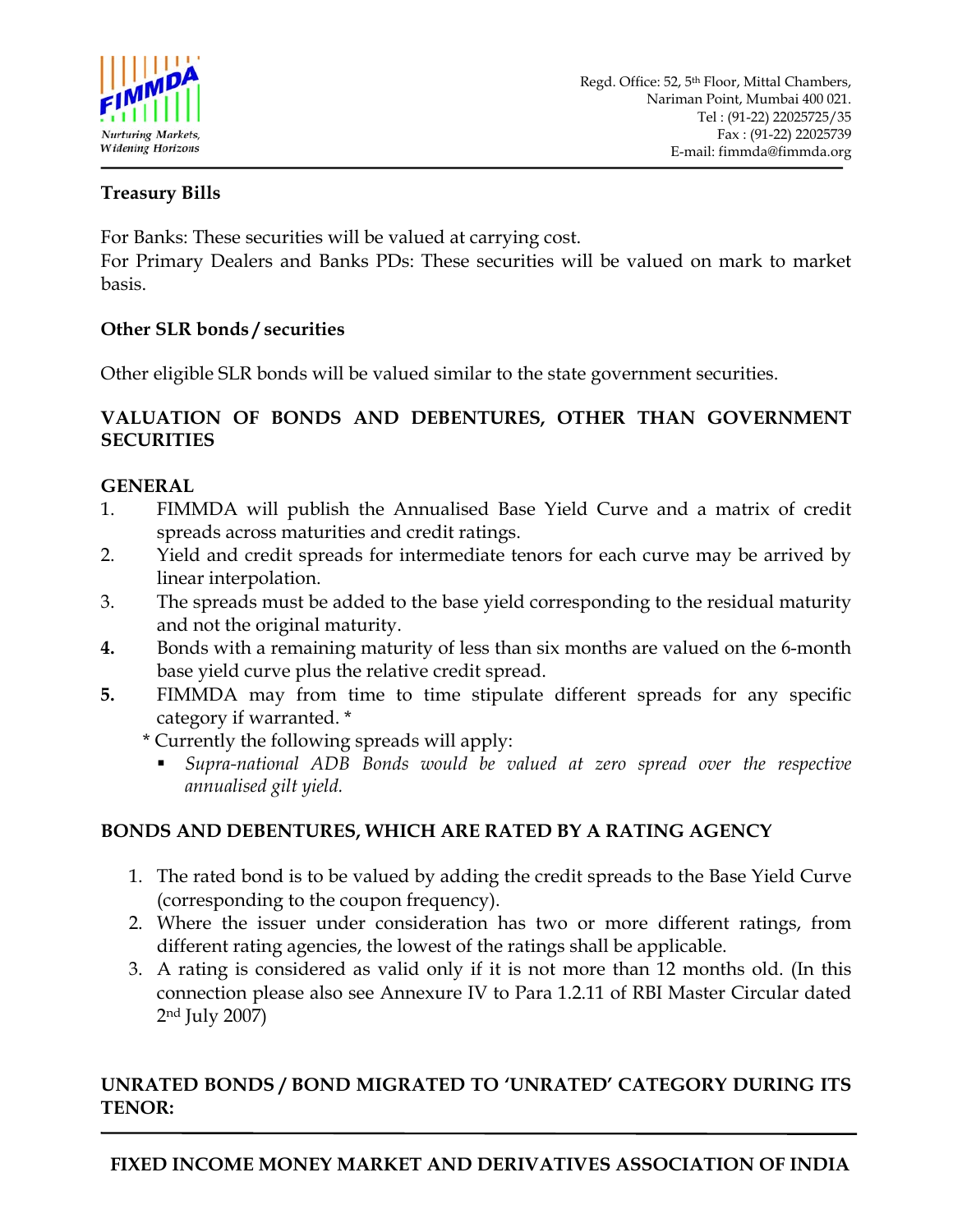

Bonds and debentures, which are NOT rated by a rating agency or have become 'unrated' during their tenor, but a corresponding rated bond of the issuer exists, then:

- 1. The unrated bonds will be valued by marking up the credit spread by a minimum of 20 % over the equivalent rated bond of similar tenure.
- 2. For the above purpose, "corresponding" would mean, if the unrated bond has a maturity of 't' years, the rated bond should have a maturity not less than t - 0.5 years. For example, if the unrated bond has a residual maturity of 3 years, then the rated bond to be treated as corresponding should have a maturity of at least 2.5 years.

# **BONDS AND DEBENTURES, WHICH ARE NOT RATED BY A RATING AGENCY, AND NO CORRESPONDING RATED BOND OF THE ISSUER EXISTS**

Anyone of the two methods, mentioned below, may be adopted.

### Method I

- 1. A quick rating can be obtained from the authorized credit rating agencies.
- 2. The credit spread to be added to the annualized yield curve for this notional rating will then be marked up by 25%.

# Method II

- 1. The spread over the sovereign risk free yield curve, at the time of issue, marked up by 25% will be the applicable credit spread.
- 2. The credit spreads thus arrived at OR the current credit spreads of AAA bond of similar residual tenor, whichever is higher, should be taken and applied over the above base yield curve for valuation.
- 3. SGL Data available from 1st January 1996 at the RBI's website (www.rbi.org.in) should be used for arriving at the credit spreads at the time of issue.
- 4. In case of issues prior to January 1, 1996 the bonds will be valued at cost.

Bonds and debentures, which have become 'unrated' during its tenor, and NO corresponding rated bond of the issuer exists. In such a case highest amongst the following three spreads should be taken as the credit spreads:

- 1. Compute the spread over the sovereign yield curve, at the time of issue, marked up by 25%.
- 2. Compute the spread for the last known rating of the bond from the current spread matrix.
- 3. The current spread for AAA bond of similar tenor.

The value, thus arrived should be applied over the base yield curve for valuation.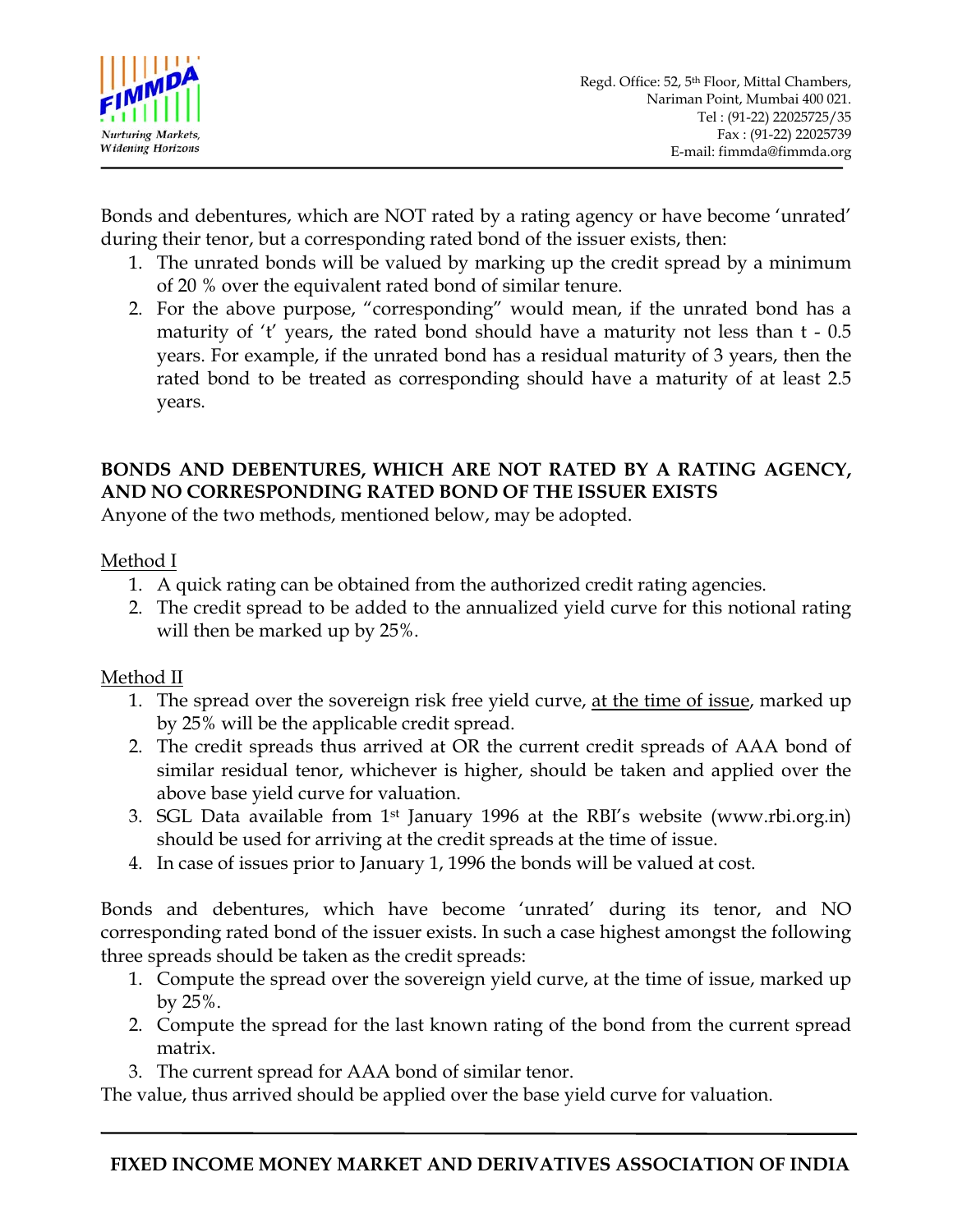

# **BONDS / DEBENTURES HAVING SPECIAL FEATURES**

### *1. Floating Rate Bonds*

Floating Rate Bonds are instruments where the coupon rate is variable and is calculated using a certain predetermined methodology. Crucial to the concept of a floating rate bond is the "Benchmark Rate", which is a market determined interest rate, used for the computation of the coupon rate from time to time. The frequency at which the coupon rate is reset is called the reset frequency, while the frequency at which coupon payment takes place is the coupon payment frequency.

Method of Valuation of Floating Rate Bonds

- 1) Compute the forward benchmark rate for each reset date.
- 2) Using the same find the coupon (benchmark plus markup, if any) and the cash flows on the interest payment dates.
- 3) Discount these cash flows by any one of the following methods:
	- i. Discount each cash flow using the Zero-Coupon Yields for that cash flow adjusted for the credit spread corresponding to the rating of the bond.
	- ii. Discount all cash flows by the G-Sec YTM for the full maturity of the bond adjusted for the credit spread corresponding to the rating of the bond.

The zero-coupon rates may be arrived at using any recognized source viz. CCIL, FIMMDA - Bloomberg, etc.

# **Computation of the forward rate**

$$
(1+R_1)^{T_1} \times (1+F)^{(T_2-T_1)} = (1+R_2)^{T_2}
$$

Where,  $R_1$  = zero rate for time  $T_1$ ,  $R_2$  = zero rate for time  $T_2$ ,  $F =$  forward rate for period (T<sub>2</sub>-T<sub>1</sub>) at time T<sub>1</sub>

While the above formula is most accurate, an approximation may be made as follows:  $F = (R_2 \times T_2 - R_1 \times T_1) / (T_2 - T_1)$ 

# *2. Bonds with Call and Put Options:*

Where bonds have simultaneous call and put options (on the same day) and there are several such call & put options in the life of the bond, the nearest date should be taken for Price/YTM calculation.

a. Only Callable Bonds: Bonds, which are only callable by the issuer, will be valued at yield-to- worst basis.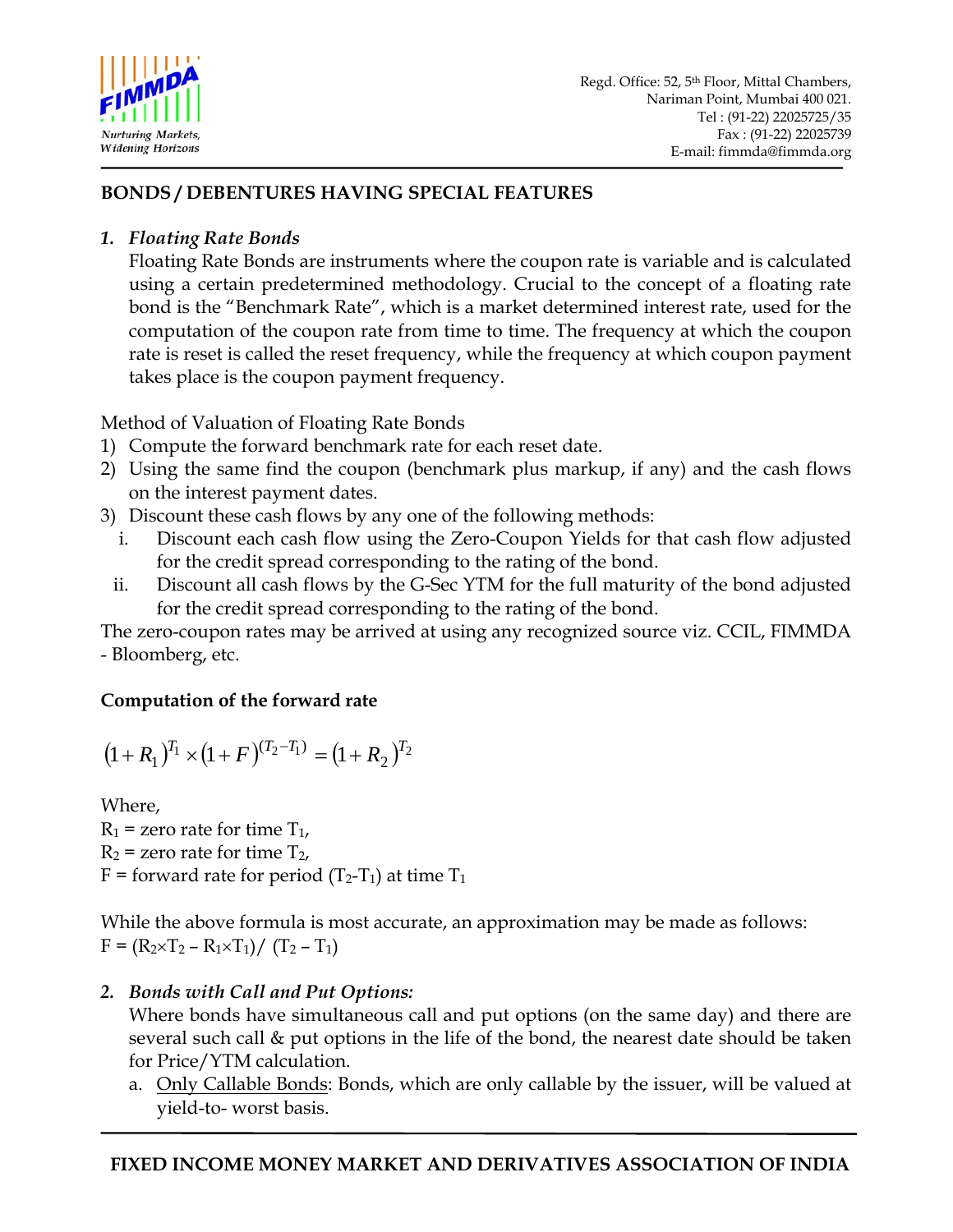

b. Only Puttable Bonds: Bonds puttable by the investor should be valued at yield- tobest basis.

#### *3. MIBOR linked Bonds:*

For bonds linked to MIBOR, the Overnight Index Swap (OIS) market quotes will be used to convert MIBOR into fixed rate for the outstanding tenor. The spread over MIBOR (as per the original terms of the issue) will be added to arrive at the notional fixed coupon. Then the bond will be valued similar to a fixed coupon bond and the valuation methodology given above for corporate bonds/debentures should be followed*.* 

### *4. Bonds with Floor and Cap:*

Bonds with a Collar spread of 25 basis points or less will be valued like a fixed coupon bond with the coupon being the average of the cap and floor. Bonds with higher collar spread will be valued like floating rate bonds. (*Rationale: If the Collar spread is small the likelihood of the bond hitting the cap or the floor is higher and the bond would behave like a fixed coupon bond)* 

#### *5. Tax-Free Bonds:*

The coupon will be grossed up by a factor equal to the income tax /capital gains tax rate applicable for the holder and the bond will be valued like an AAA corporate paper with the grossed up coupon. As per the rules governing tax-free bonds, to get tax-free status, these bonds are to be registered in the name of the holder claiming the tax break. Merely holding the bond with the transfer form and/or post-dated cheques/warrant will not entitle the holder, tax-free status.

#### *6. Preference Shares*

Preference shares should be valued as per Para 3.7.3 of the RBI Master Circular (for banks) mentioned above.

 However since dividend on Preference shares is Tax free in the hands of the investor, the valuation treatment indicated in Para 5 above (for Tax free bonds) will be applied with the proviso that the Preference share is not valued above its redemption value. (Ref Para 3.7.3 (f) of the RBI Master Circular for banks)

### *7. Priority Sector Bonds:*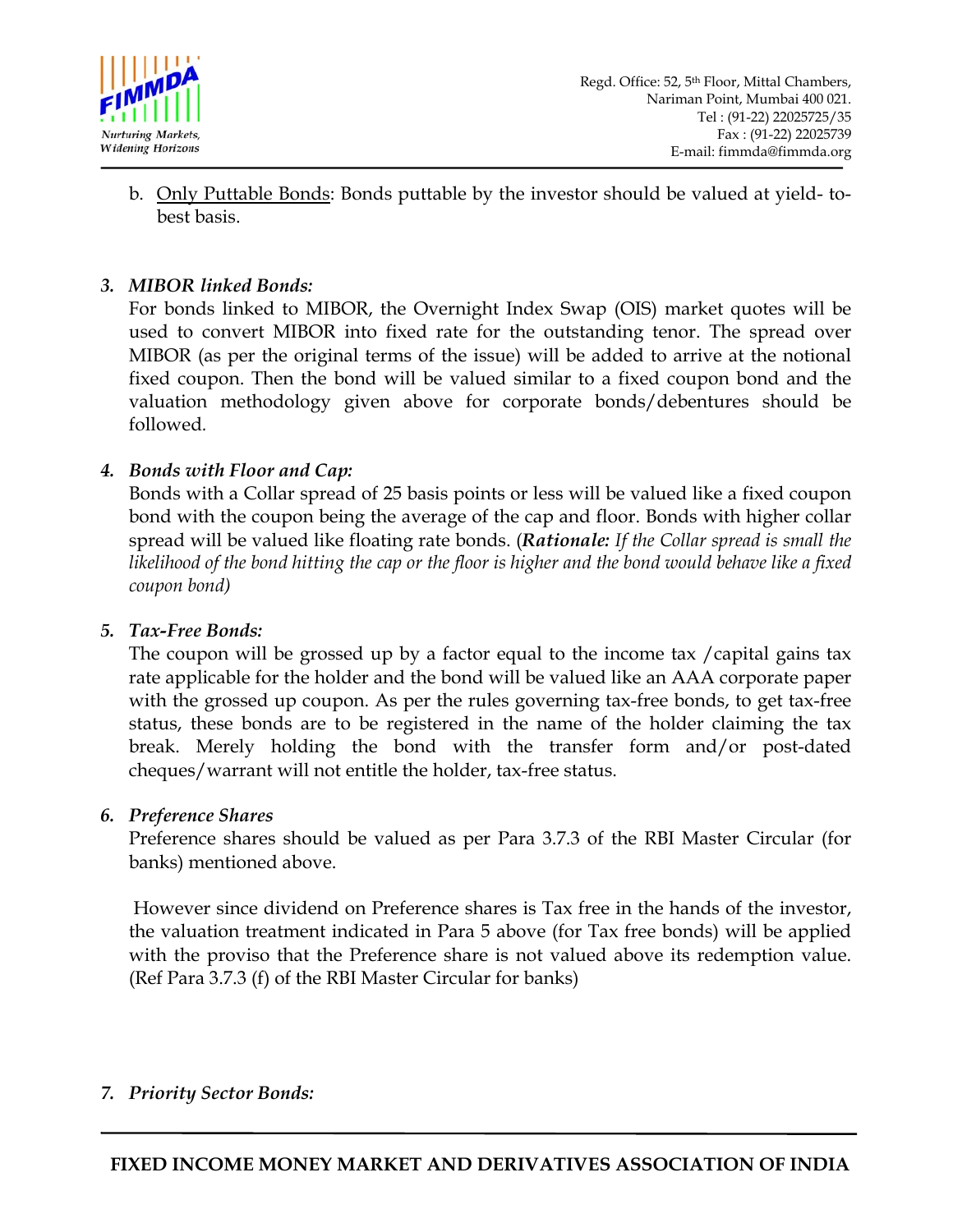

Priority sector bonds issued by Financial Institutions and Public Sector Undertakings should be valued as a corporate 'AAA' rated paper.

*8. Unrated Government guaranteed Non-SLR bonds* 

They are those bonds that are issued outside the approved market-borrowing programme may be valued as follows:

- a. Spreads over the sovereign risk free yield curve, at the time of issue, will be applicable.
- b. The spread shall be marked up by 15% if the issue is more than 12 months old.
- c. SGL data, available from January 1, 1996 at RBI website (www.rbi.org.in), should be used for arriving at the credit spreads at the time of issue. In case of debenture/ bond issued prior to January 1, 1996 the bonds will be valued at cost.

# *9. Valuation of Securitised Paper*

All Securitized papers would be valued on the basis of the Base Yield Curve and Corporate Bond spread relative to the Weighted Average Maturity of the paper.

### *10. Valuation of Security Receipts / Pass through Certificates issued by Reconstruction Company / Securitisation Company*

Such instruments will be valued as per Net Asset Value (NAV) given by the issuing Reconstruction Company / Securitisation Company.

# **11.** *Valuation of Perpetual Bonds*

Perpetual Bonds issued by Banks should be valued at yield to worst basis where the final maturity of the bonds will be taken to be the longest point on the Base Yield Curve. The applicable spread would be that which is available for the longest tenor for the corresponding rating.

# **12.** *Valuation of Commercial Paper / Certificate of Deposits*

Commercial Papers/Certificate of Deposits of tenor less than one year should be valued at carrying cost.

# *13. Valuation of Venture Capital Funds*

 To be valued as per RBI Circular BP.BC.27/21.01/002/2006-07 dated 23rd August 2006.

# **VALUATION OF SWAPS**

- a. FIMMDA publishes the following benchmarks on a daily basis.
	- i. FIMMDA-NSE MIBID / MIBOR
	- ii. FIMMDA-Reuters MIFOR
	- iii. FIMMDA-Reuters MITOR